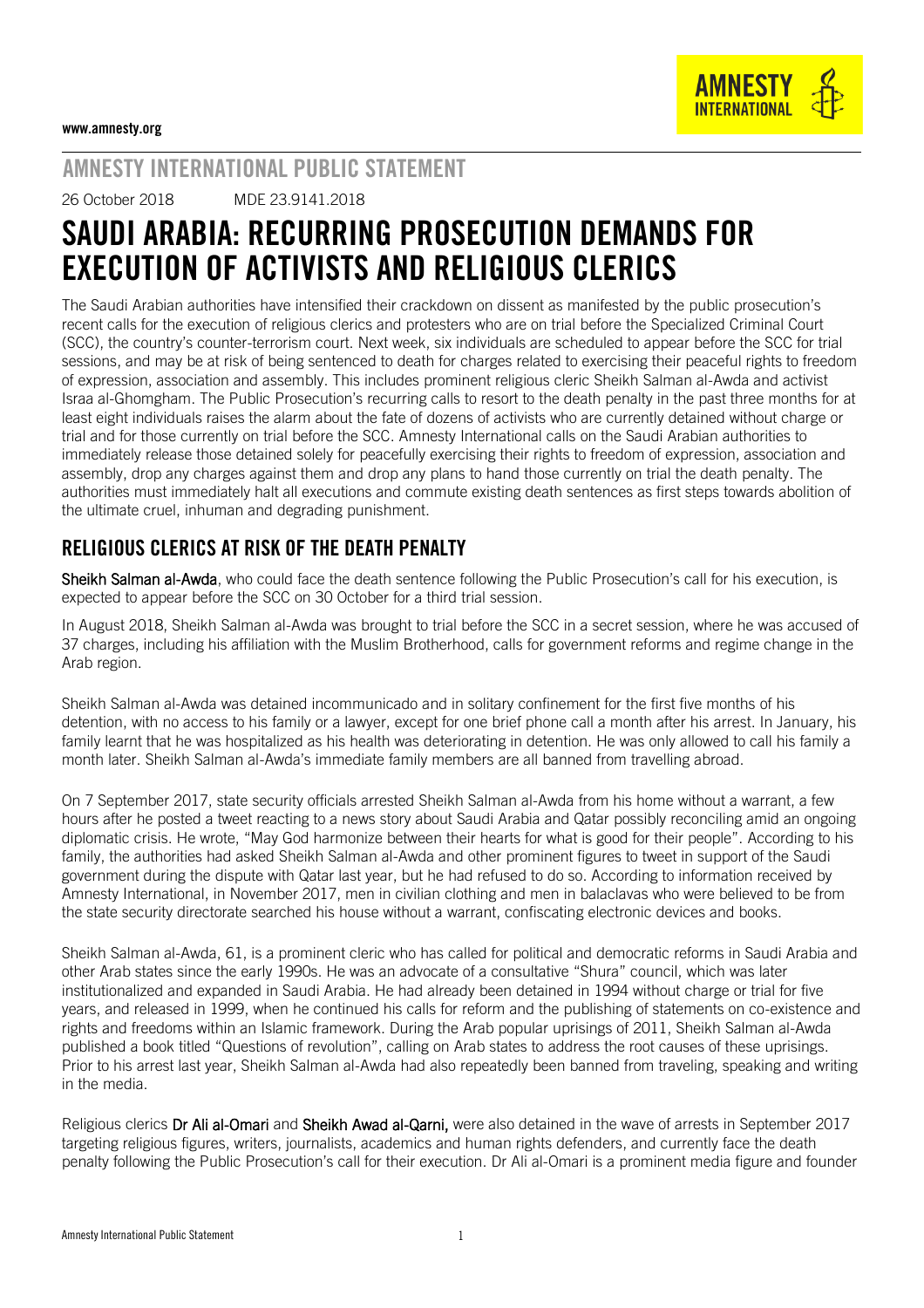of "4Shabab" satellite TV channel, which promotes religious values, as well as addresses historical, social and political issues in society. Sheikh Awad al-Qarni is a prominent religious cleric and writer on religious and societal issues.

According to information received by Amnesty International, Dr Ali al-Omari was allowed one brief phone call to his family about five months after his arrest, but has been detained incommunicado for over seven months since then with no access to his family or legal representation. According to state-aligned news sources, his secret trial began on 5 September and he was charged with, among 30 other accusations, "joining a terrorist entity inside the Kingdom (the Muslim Brotherhood) which works in complete secrecy and aims to sow discord, destabilize security and disobey the ruler", "establishing Muslim Brotherhood-affiliated offices targeting youth in Arab countries" and "establishing a satellite TV channel in two Arab countries to spread the thought of the Muslim Brotherhood". The dates for Dr Ali al-Omari and Sheikh Awad al-Qarni's next trial sessions remain unknown.

The Public Prosecution's recurring recourse to the death penalty in cases of a number of individuals detained for peacefully exercising their rights to freedom of expression, association and assembly is unprecedented in recent years, and raises the alarm about the fate of several others, including writers, journalists and human rights defenders who have been detained without charge or trial since September 2017.

### SHI'A PROTESTERS FACING THE DEATH PENALTY

**Israa al-Ghomgham**, an activist who was brought to trial before the SCC is expected to appear for her next trial session on 28 October 2018. She is the first Saudi woman who may face the death penalty for her participation in protests for greater rights and reforms in Saudi Arabia's Shi'a majority Eastern Province. She was brought to trial before the counter-terrorism court with five other individuals, Ahmed al-Matrood, Ali Ouwaisher, Mousa al-Hashim, Khalid al-Ghanim and Mujtaba al-Muzain. According to court documents, the Public Prosecution called on the execution of five of the defendants, Israa al-Ghomgham, Ahmed al-Matrood, Ali Ouwaisher, Mousa al-Hashim and Khalid al-Ghanim for charges that include their participation in demonstrations, which is punishable under Royal Decree 44/A, a follow-up decree to the 2014 Law for the Crimes of Terrorism and its Financing, as well as travelling to Iran to receive theoretical training on how to organize and incite riots. Some of the defendants were also charged with providing moral support to rioters by participating in funerals of those killed during clashes with security forces in the Eastern Province. Ahmed al-Matrood, Ali Ouwaisher, Mousa al-Hashim and Khalid al-Ghanim were also charged with violating the 2014 Law for the Crimes of Terrorism and its Financing for receiving money to travel to Iran and Turkey. The Public Prosecution called for the maximum punishment under Royal Decree 44/A for Mujtaba al-Muzain, the sixth defendant, which amounts to up to 20 years in prison. Prior to the beginning of their trial, all six defendants were held in pre-trial detention for over three years.

Amnesty International has documented the cases of at least 34 Shi'a men convicted of and sentenced to death for protests and state security-related offences following [grossly unfair trials](https://www.amnesty.org/en/latest/news/2017/07/fourteen-men-at-imminent-risk-of-beheading-as-saudi-arabia-continues-bloody-execution-spree/) which often hinge largely on "confessions" obtained through reported torture and other ill-treatment. Last year, Yousuf al-Mushaikhass was executed with three other men after they were convicted by the SCC of protest-related offences in connection to his participation in protests in the Eastern Province.

In February 2011 and in the consecutive years, thousands of Saudis of the country's Shi'a minority took to the streets in towns and cities in the Eastern Province to protest their continued economic and political marginalization, and demand religious, political and social reforms. Their calls included the release of detainees held for prolonged periods without charge or trial and demanding their right to freedom of expression. Since then, the Saudi Arabian authorities have responded with repressive measures against those suspected of taking part in or supporting the protests, and for expressing views critical of the authorities.

The Saudi Arabian authorities are showing no sign of letting up in their recourse to the death penalty, which in addition to its use against a wide range of crimes such as murder and drug-smuggling, it continues to be deployed as a political weapon to punish members of Saudi Arabia's Shi'a minority for daring to protest against their treatment and to force others into silence.

### BEGINNING OF TRIALS OF ACTIVISTS BEFORE THE COUNTER-TERRORISM COURT

According to information received by Amnesty International, prominent entrepreneur and economic writer Essam al-Zamil was brought before the counter-terror court this month. He was accused of, among other things, destabilizing the social fabric and national cohesion in the country, sowing discord through his writings on twitter, criticizing the rulers' foreign policy, communicating with Qatari authorities following the diplomatic crisis with Qatar and meeting with foreign diplomats and providing them with information and analysis about the Kingdom's policies without informing the Saudi Arabian authorities.